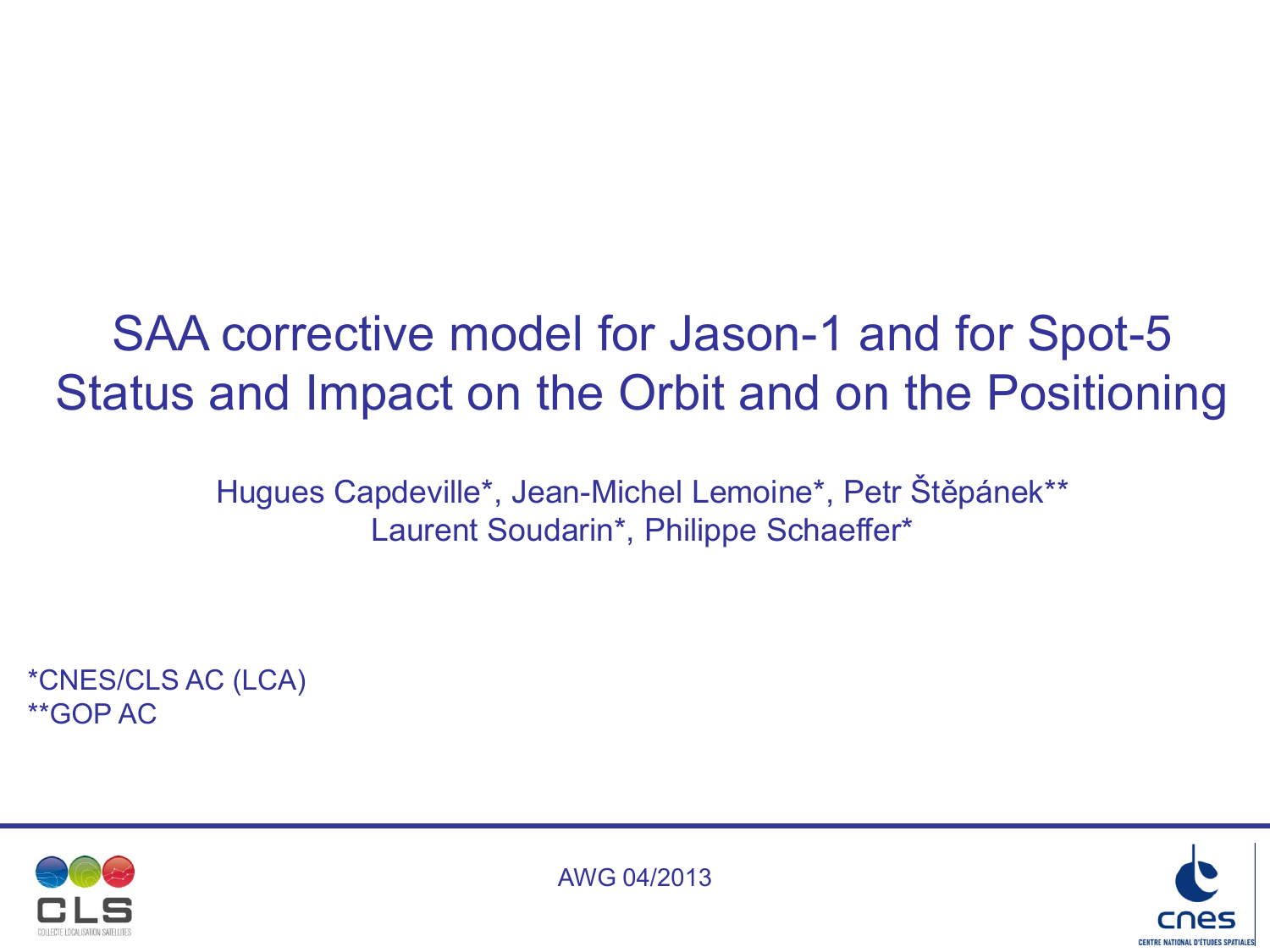### **Determination of a SAA map at the fly altitude of Spot-5**

•**Determination of the SAA onboard frequency signal obtained from measurements DORIS** SAA onboard frequency obtained from ~3 years of data (20/02/2009 to 27/12/2011)

### •**Using the Jason1 approach**

#### **1) Determination of precise orbits of all DORIS satellites** combination of all satellites except Spot-5  $\rightarrow$  station parameters (MZB,MFO) Spot-5  $\rightarrow$  orbit dynamical parameters

#### **2) Determination of measurement residual**

we have fixed station parameters (from combination) and Spot-5 orbit (of step1)

**3) Conversion of measurement residual in offset frequency fsat** (*in Hz on 2GHz)*



-size of the effect on Spot5 is lower than for Jason-1 (about one order of magnitude)

SAA onboard frequency signal on 1.5 days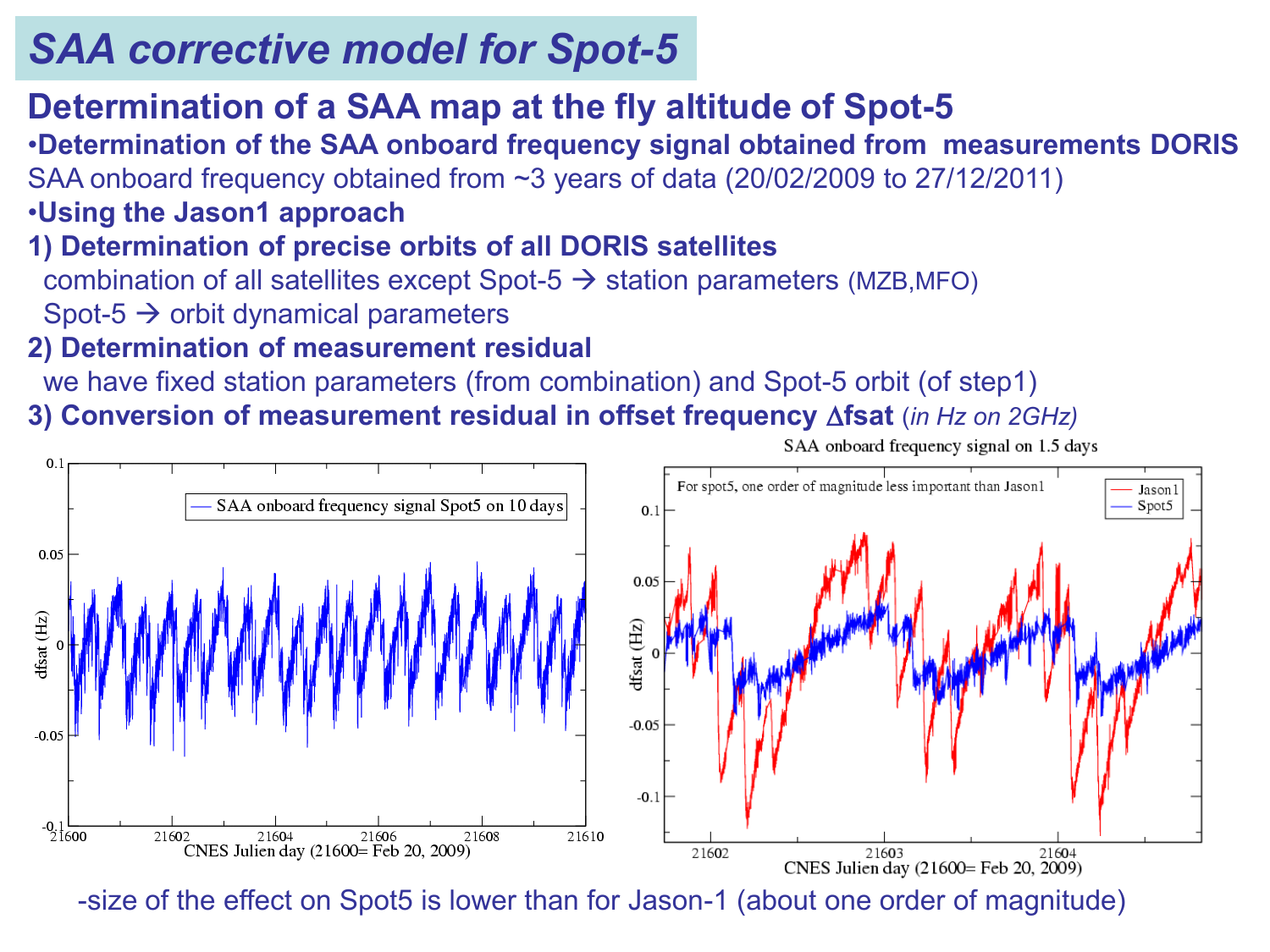•**Determination of the Spot-5 SAA map from the SAA onboard frequency time derivative 1) Time derivative of**  $\Delta$ **fsat** (20/02/2009 to 27/12/2011)

Above

9.0000  $8.5000 - 9.0000$  $8.0000 - 8.5000$ 

 $7.5000 - 8.0000$  $7.0000 - 7.5000$  $6.5000 - 7.0000$ 

 $6.0000 - 6.5000$ 

 $1.5000 - 2.0000$ 

Below 0.0000

Undefined

**2) Mean of the cumulated derivatives values by cell of 2°x2° on the three years period**

**3) Interpolation to obtain a grid 1°x1°**

 $0.9351 / min$ :  $0.0000 / \text{max}$ (mean:  $0.3069$  / st.dev:  $7.8413$ 



(mean:  $0.1154 \ / \$ st.dev:  $0.2496 / min$  $-0.0664 / \text{max}$  $1.5454$ 



 $5.5000 - 6.0000$ - The SAA area is less expanded at the  $5.0000 - 5.5000$  $4.5000 - 5.0000$ fly altitude of Spot-5 than the one of  $4.0000 - 4.5000$  $3.5000 - 4.0000$  $3.0000 - 3.5000$ Jason-1  $2.5000 - 3.0000$  $2.0000 - 2.5000$ 

 $1.0000 - 1.5000$ -For Spot-5 the observations of 3 stations  $0.5000 - 1.0000$  $0.0000 - 0.5000$ Below 0.0000 are strongly affected: Undefined Cachoeira, Arequipa and Santiago

and 3 stations less affected: Above 1.5500  $1.4467 - 1.5500$ Kourou, Ascension and Saint-Helene $1.3433 - 1.4467$  $1.2400 - 1.3433$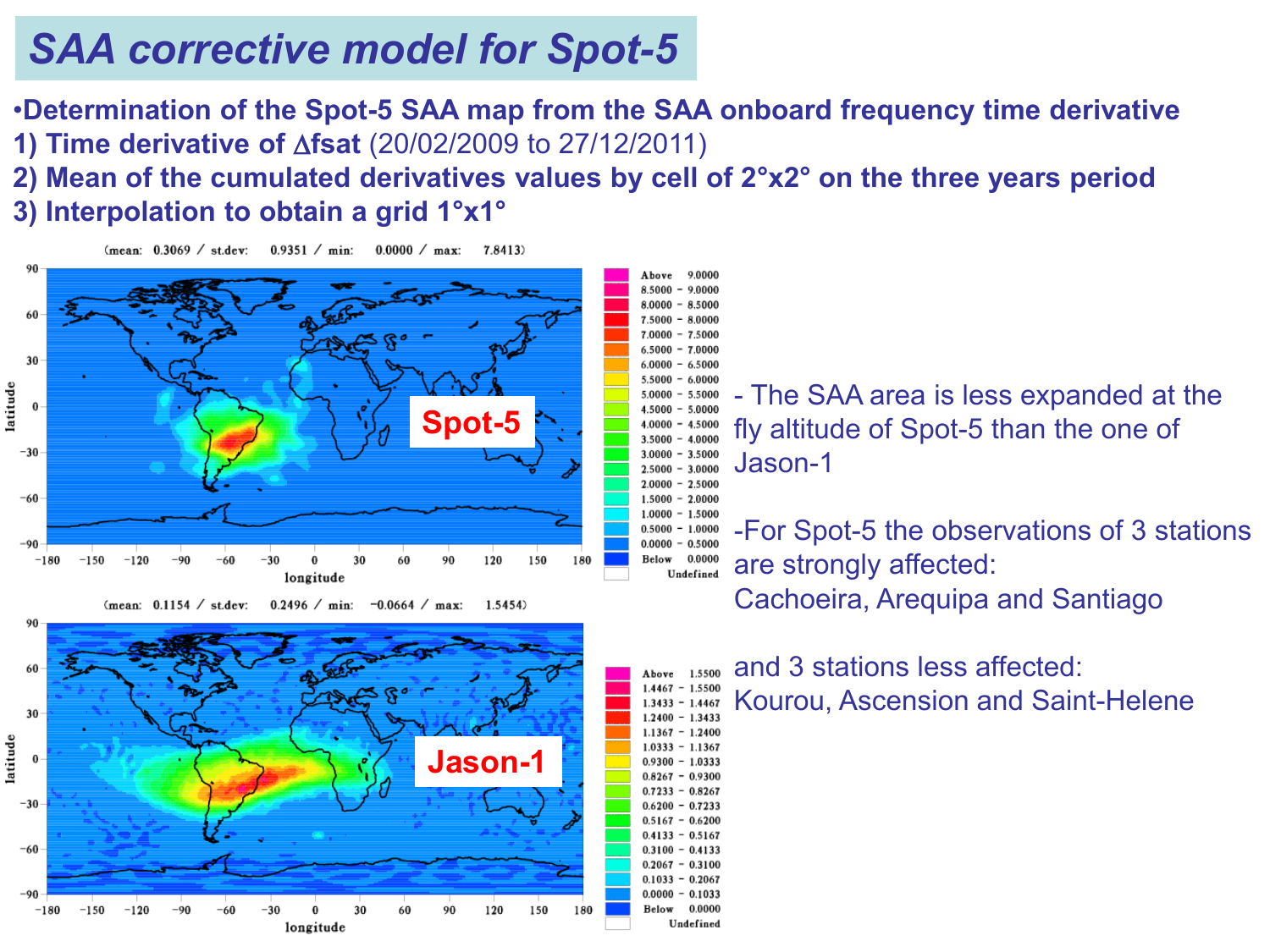#### •**Determination of the SAA map from the SAA onboard frequency time derivative**

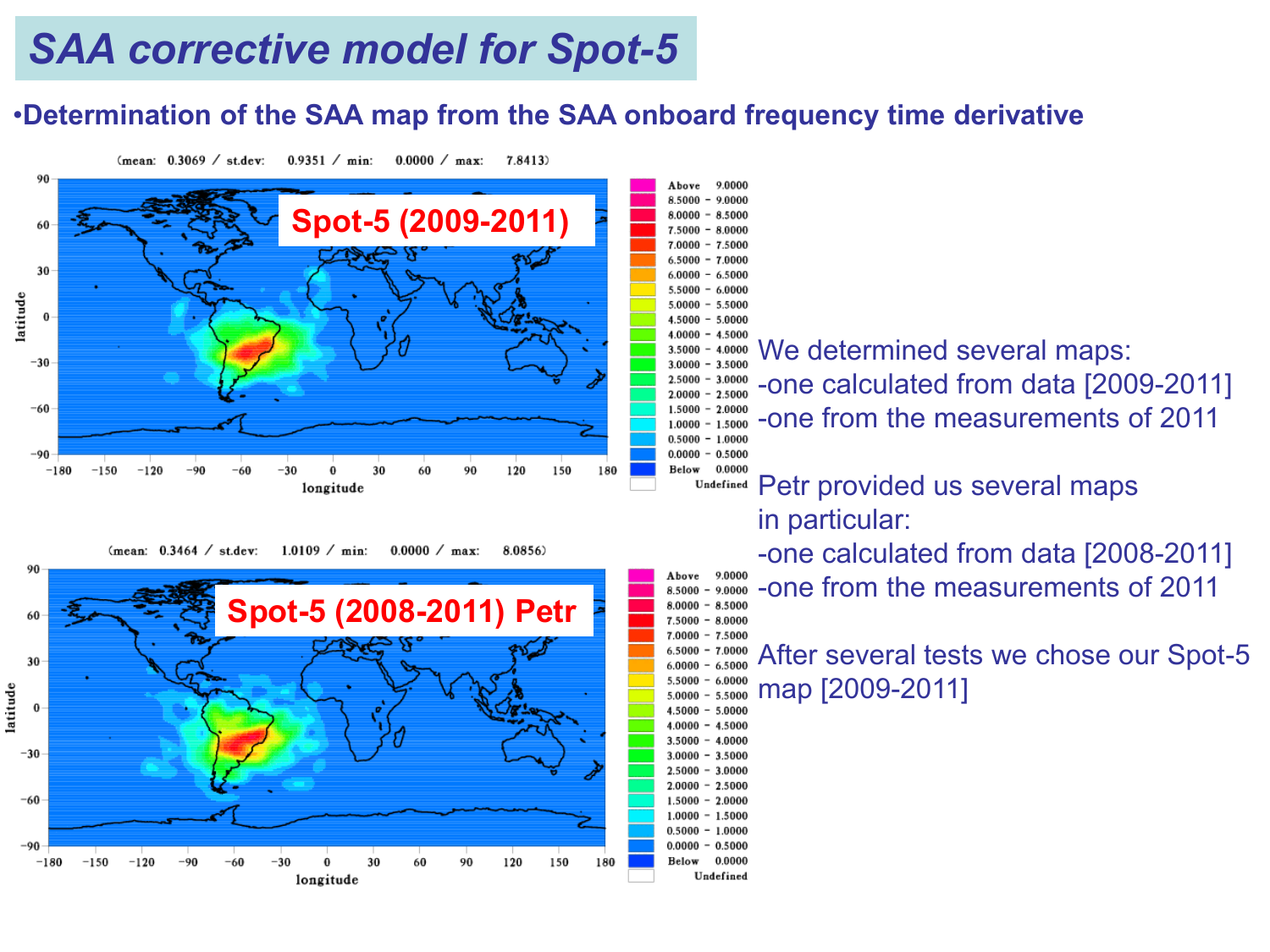### **Determination of the SAA model**

#### •**Determination of the model parameters using the Spot5 SAA map**

model parameters adjusted over a period of 3 years (20/02/2009 to 27/12/2011)

#### •**Comparison between the signal from measurements and the signal from model**



SAA onboard frequency signals on 2 days

- The signals modeled and measured are very close - The effect of SAA increases between 2009 and 2011



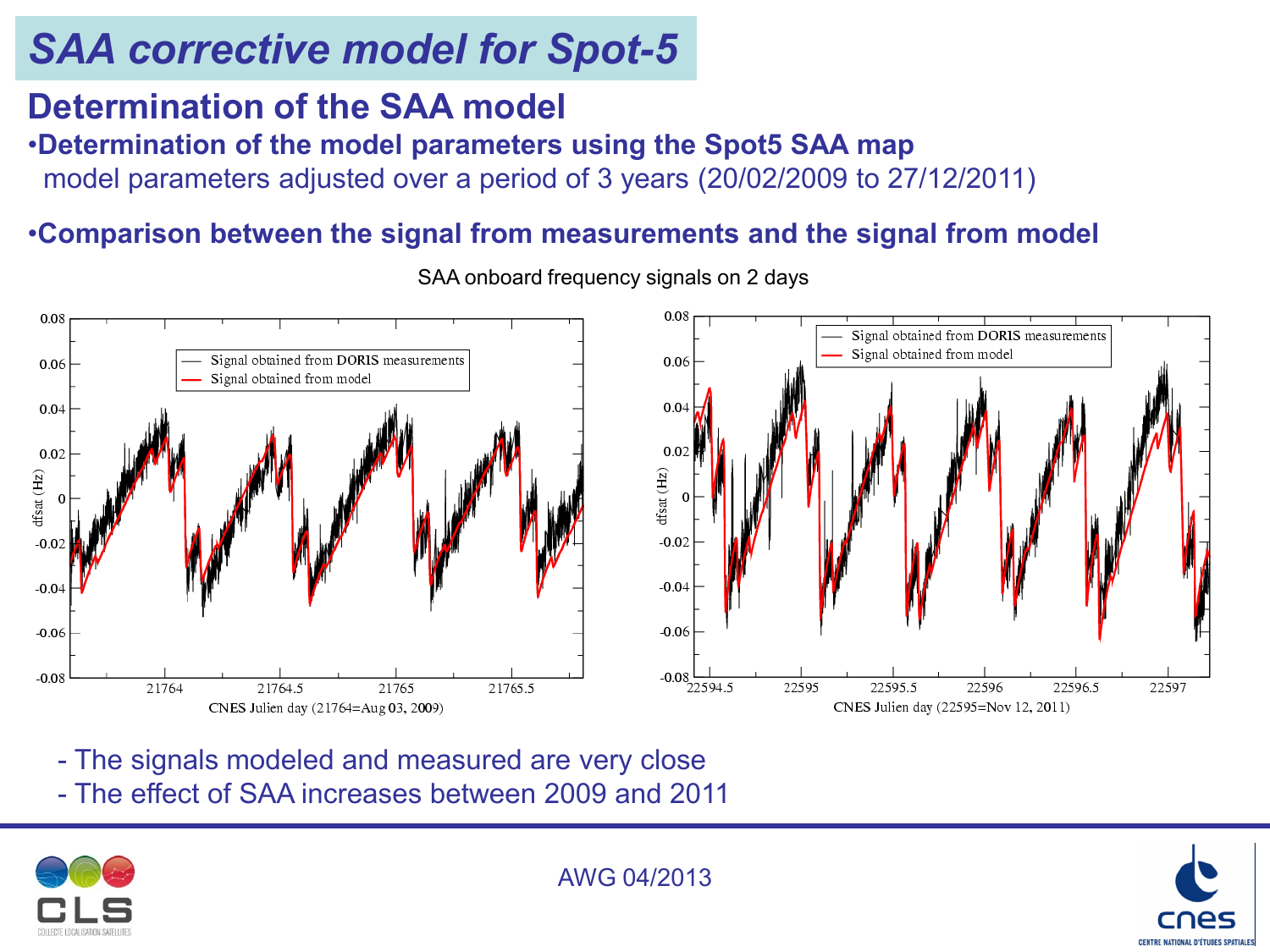### **Impact on the orbit and on the positioning**  •**Impact on the orbit**

Data span: year 2011 (GPS weeks 1617-1654) Spot-5 with and without data corrected by the SAA model



- frequency bias per passes for Kourou decreases when using Spot-5 corrected
- residuals are systemically lower for Spot-5 corrected
- slight increase of validated measurements for Spot-5 corrected



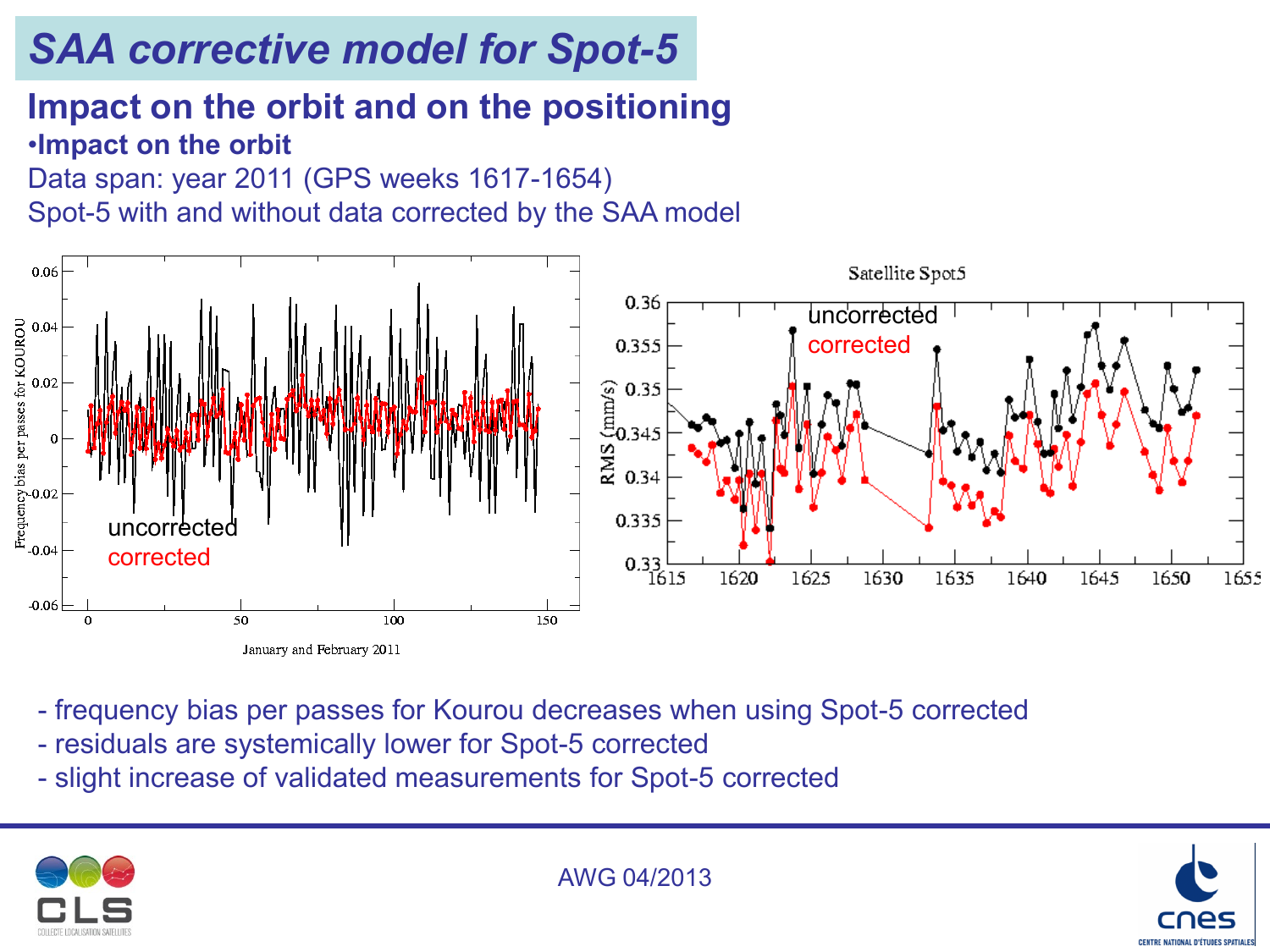#### **Impact on the orbit and on the positioning**  •**Impact on the positioning**

Spot-5 single satellite solution (weekly solutions for year 2011)

Comparison to a multisatellite solution without Spot-5 (Spot-4+Envisat+Cryosat+Jason-2) (values are calculated after the application of the Helmert transformation parameters)

RMS3D and RMS by component (Mean values on 50 weeks)

| <b>Solutions</b>       | RMS3D (mm) | $Lat$ (mm) | $Lon$ (mm) | Up (mm) |
|------------------------|------------|------------|------------|---------|
| <b>Sp5 uncorrected</b> | 30.4       | 29.9       | 26.4       | 34.1    |
| <b>Sp5 corrected</b>   | 23.5       | 17.2       | 30.4       | 20.5    |

- The global RMS3D is lower for Spot-5 corrected solution

- The global RMS by component is lower except for longitude





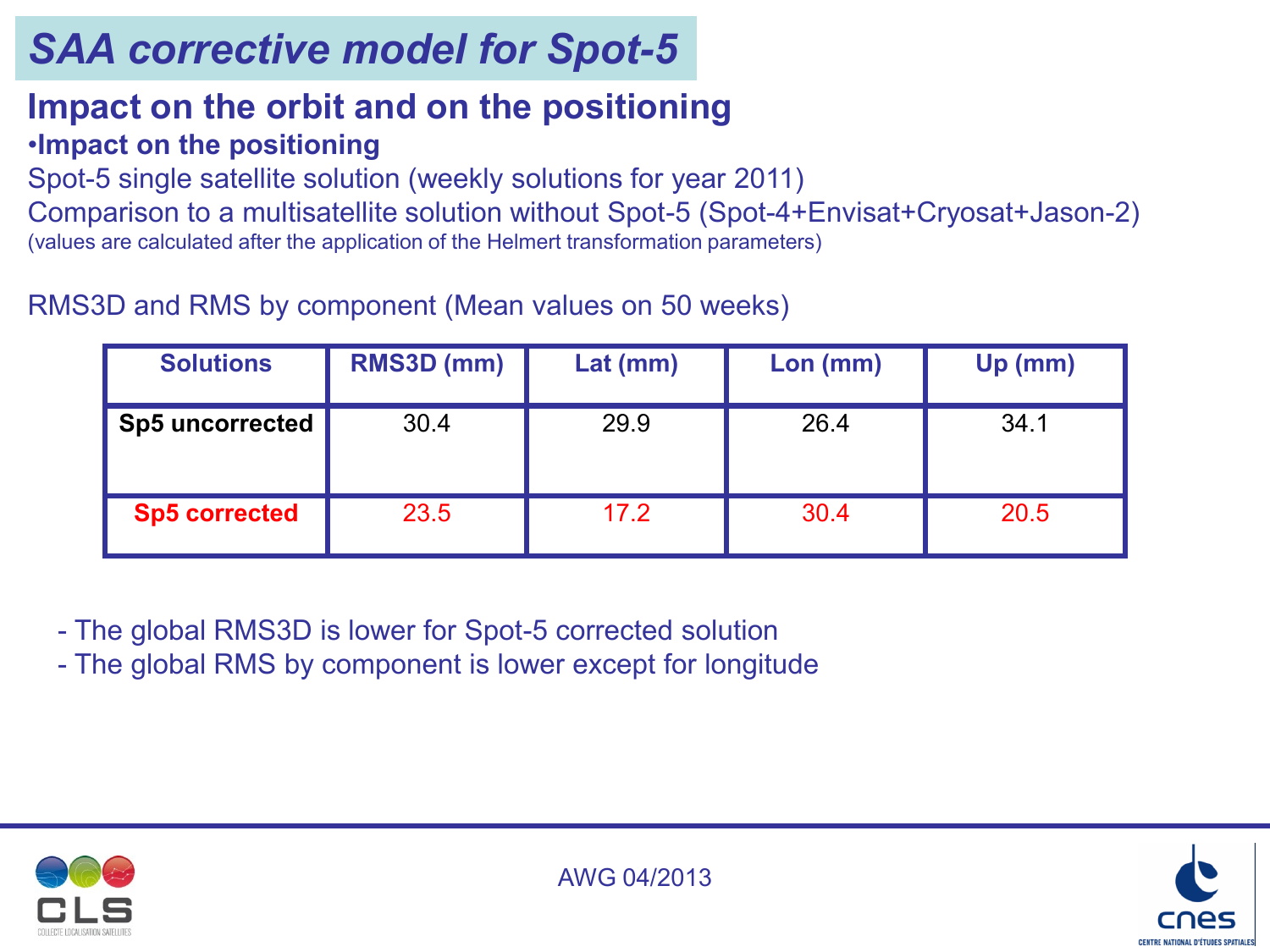•**Impact on the positioning**

Spot-5 single satellite solution (weekly solutions for year 2011)

Comparison to a multisatellite solution without Spot-5 (Spot-4+Envisat+Cryosat+Jason-2) RMS3D and Bias by component (Mean values on 50 weeks)

| <b>Station</b>   | <b>Uncorrected in mm</b> |          |         |          |              |         | <b>Corrected in mm</b> |         |
|------------------|--------------------------|----------|---------|----------|--------------|---------|------------------------|---------|
|                  | <b>RMS3D</b>             | lat      | lon     | Up       | <b>RMS3D</b> | lat     | <b>lon</b>             | Up      |
| <b>Cachoeira</b> | 117.6                    | $-22.6$  | 108.4   | $-167.5$ | 84.5         | 10.5    | 129.4                  | $-2.3$  |
| <b>Santiago</b>  | 86                       | $-113.5$ | $-20.9$ | $-88.2$  | 56.7         | $-4.6$  | 58.6                   | $-28.1$ |
| <b>Arequipa</b>  | 81.2                     | 96.5     | $-12.2$ | $-96.6$  | 37.6         | 33.7    | 29.9                   | $-20.7$ |
| <b>Kourou</b>    | 48.2                     | 63.8     | $-24.7$ | 17.0     | 39.0         | 5.8     | $-43.7$                | 2.4     |
| <b>Ascension</b> | 46.1                     | 54.3     | 33.0    | $-36.0$  | 29.8         | 23.9    | $-32.4$                | $-4.2$  |
| <b>St-Helene</b> | 42.2                     | $-4.7$   | 57.2    | $-13.0$  | 30.0         | $-20.7$ | 20.4                   | $-18.5$ |

- For each SAA stations the RMS3D is lower for Spot-5 corrected solution - The bias is lower for each component except for longitude



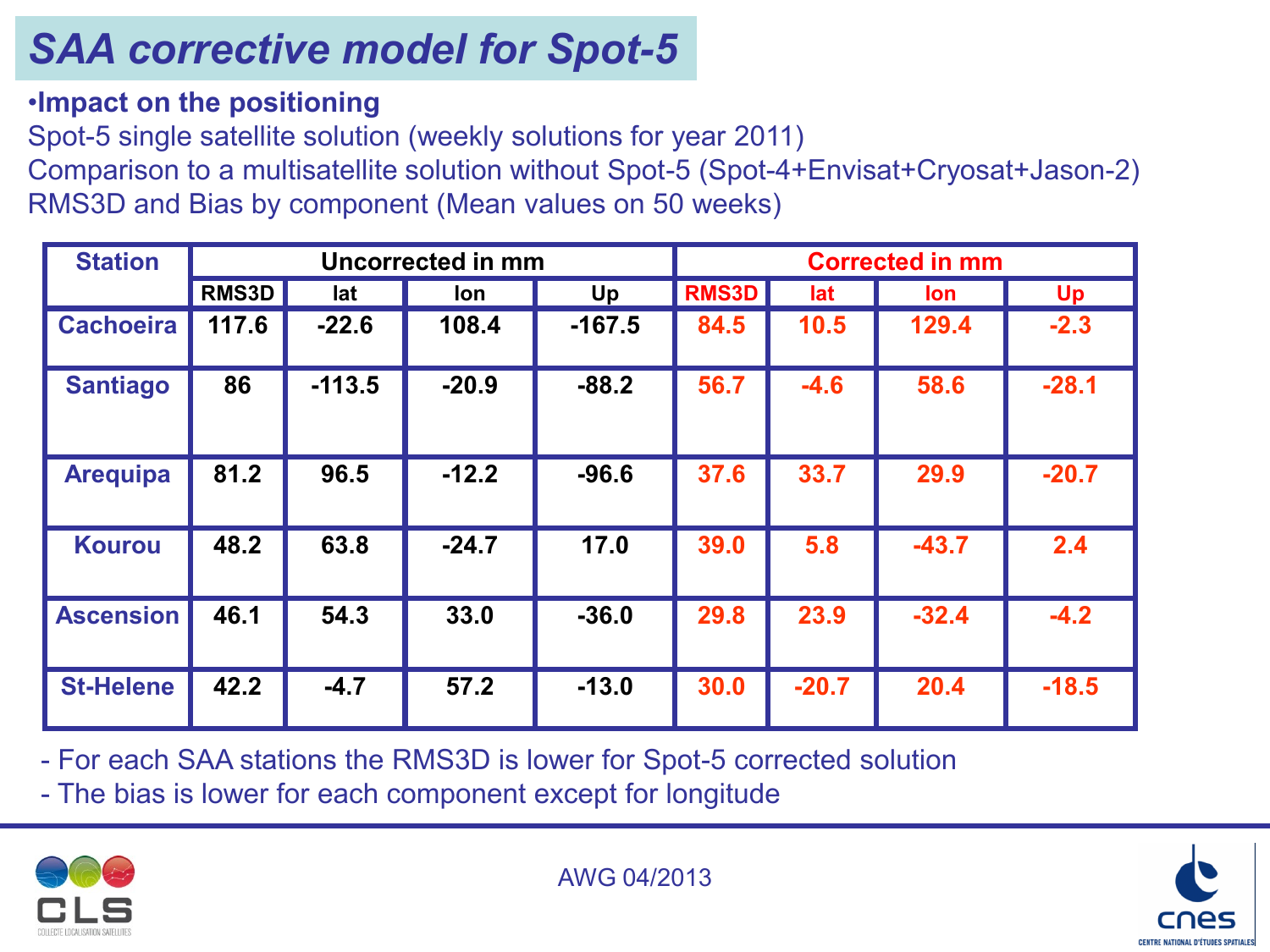•**Impact on the positioning**

Multisatellite with Spot-5 satellite (weekly solutions for year 2011)

Comparison to a multisatellite solution without Spot-5 (Spot-4+Envisat+Cryosat+Jason-2) (values are calculated after the application of the Helmert transformation parameters)

#### RMS3D and RMS by component (Mean values on 50 weeks)

| <b>Solutions</b>  | RMS3D (mm) | $Lat$ (mm) | Lon (mm) | Up (mm) |
|-------------------|------------|------------|----------|---------|
| w Sp5 uncorrected | 10.4       | 9.4        | 11.5     | 10.2    |
| w Sp5 corrected   | 9.6        | 7.6        | 12.1     | 8.4     |

- The RMS3D is lower for a mutilsatellite solution with Spot-5 corrected

- The RMS by component is lower except for longitude



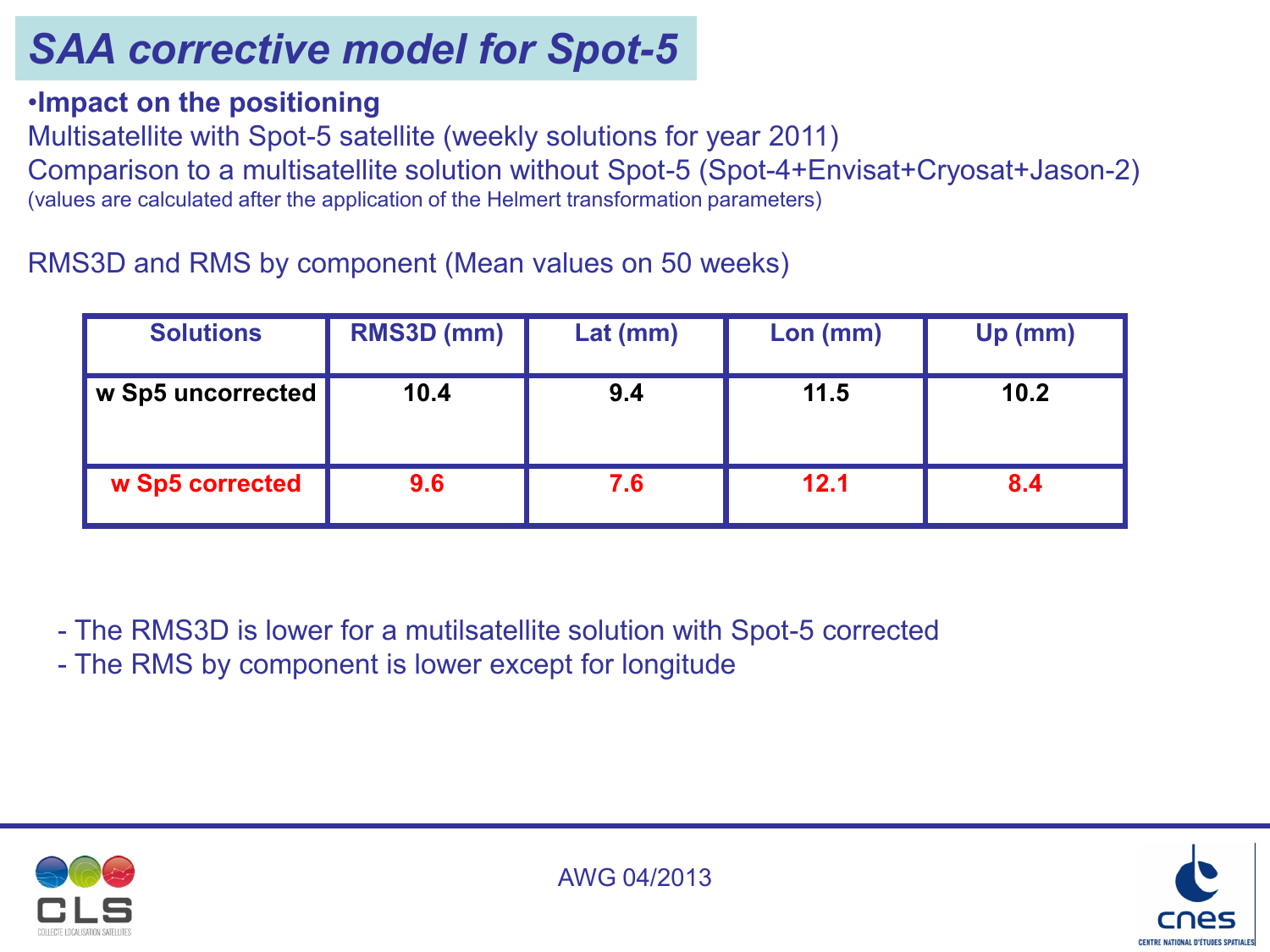•**Impact on the positioning**

Multisatellite with Spot-5 satellite (weekly solutions for year 2011)

Comparison to a multisatellite solution without Spot-5 (Spot-4+Envisat+Cryosat+Jason-2) RMS3D and Bias by component (Mean values on 50 weeks)

| <b>Station</b>   | <b>Uncorrected in mm</b> |         |        | <b>Corrected in mm</b> |              |        |         |        |
|------------------|--------------------------|---------|--------|------------------------|--------------|--------|---------|--------|
|                  | <b>RMS3D</b>             | lat     | lon    | Up                     | <b>RMS3D</b> | lat    | lon     | Up     |
| <b>Cachoeira</b> | 21.2                     | $-2.5$  | 16.5   | $-27.1$                | 19.6         | 4.1    | 27.9    | $-1.2$ |
| <b>Santiago</b>  | 21.1                     | $-26.4$ | $-1.9$ | 20.0                   | 14.7         | 0.9    | 12.6    | $-7.3$ |
| <b>Arequipa</b>  | 20.6                     | 22.4    | 0.2    | $-20.7$                | 13.1         | 8.1    | 9.3     | $-5.3$ |
| <b>Kourou</b>    | 17.4                     | 13.0    | $-3.8$ | 2.3                    | 16.5         | 1.7    | $-11.0$ | $-0.1$ |
| <b>Ascension</b> | 15.1                     | 11.8    | 9.3    | $-8.2$                 | 12.0         | 4.9    | $-5.7$  | $-1.0$ |
| <b>St-Helene</b> | 18.8                     | $-1.3$  | 12.3   | $-4.3$                 | 17.9         | $-4.5$ | 5.0     | $-4.7$ |

- For each SAA stations the RMS3D is lower for a multisatellite solution with Spot-5 corrected - The bias is lower for each component except for longitude



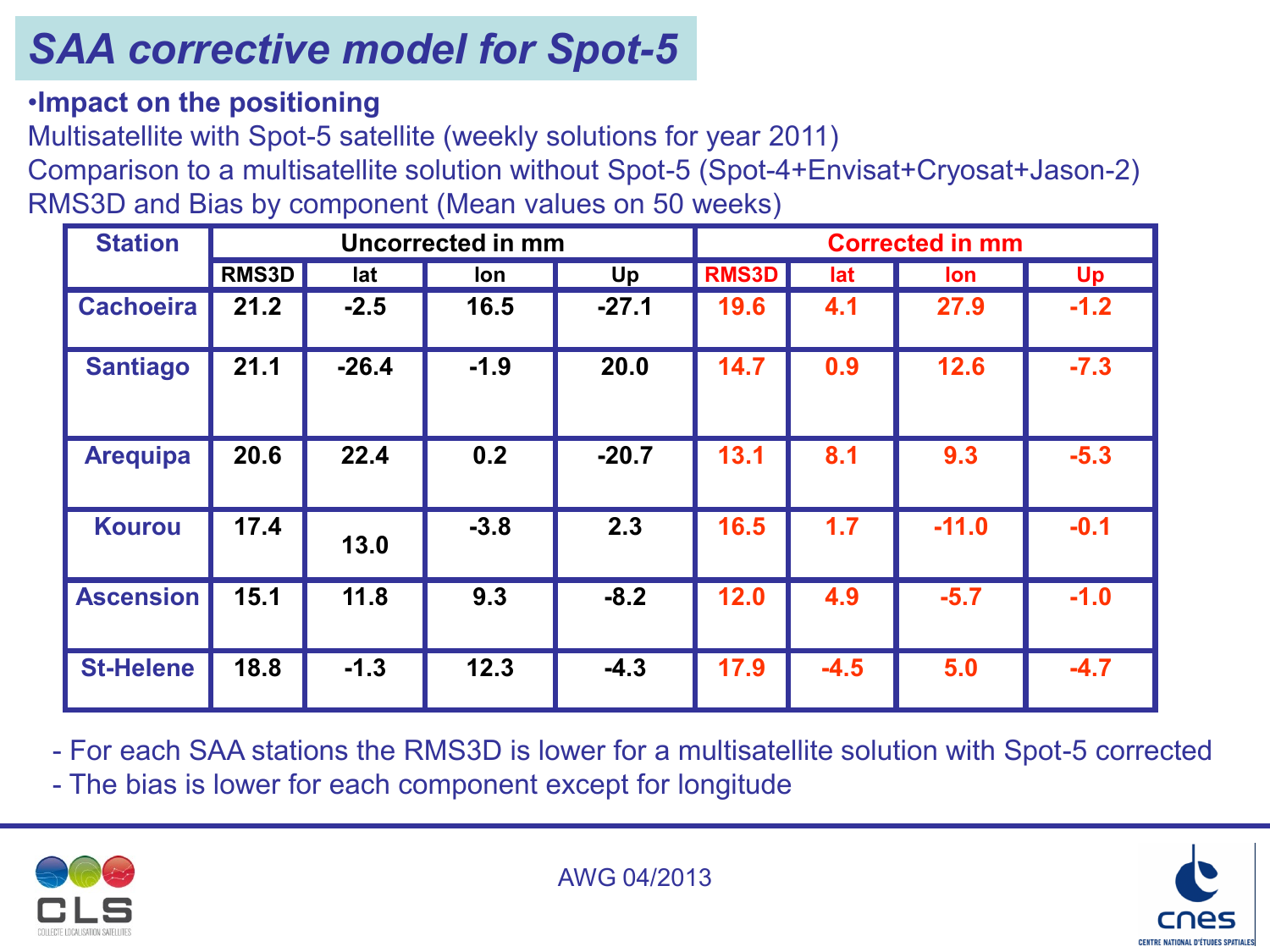#### •**Impact on the positioning** Multisatellite with Spot-5 satellite (weekly solutions for year 2011) Comparison to a multisatellite solution without Spot-5 (Spot-4+Envisat+Cryosat+Jason-2) Helmert parameters

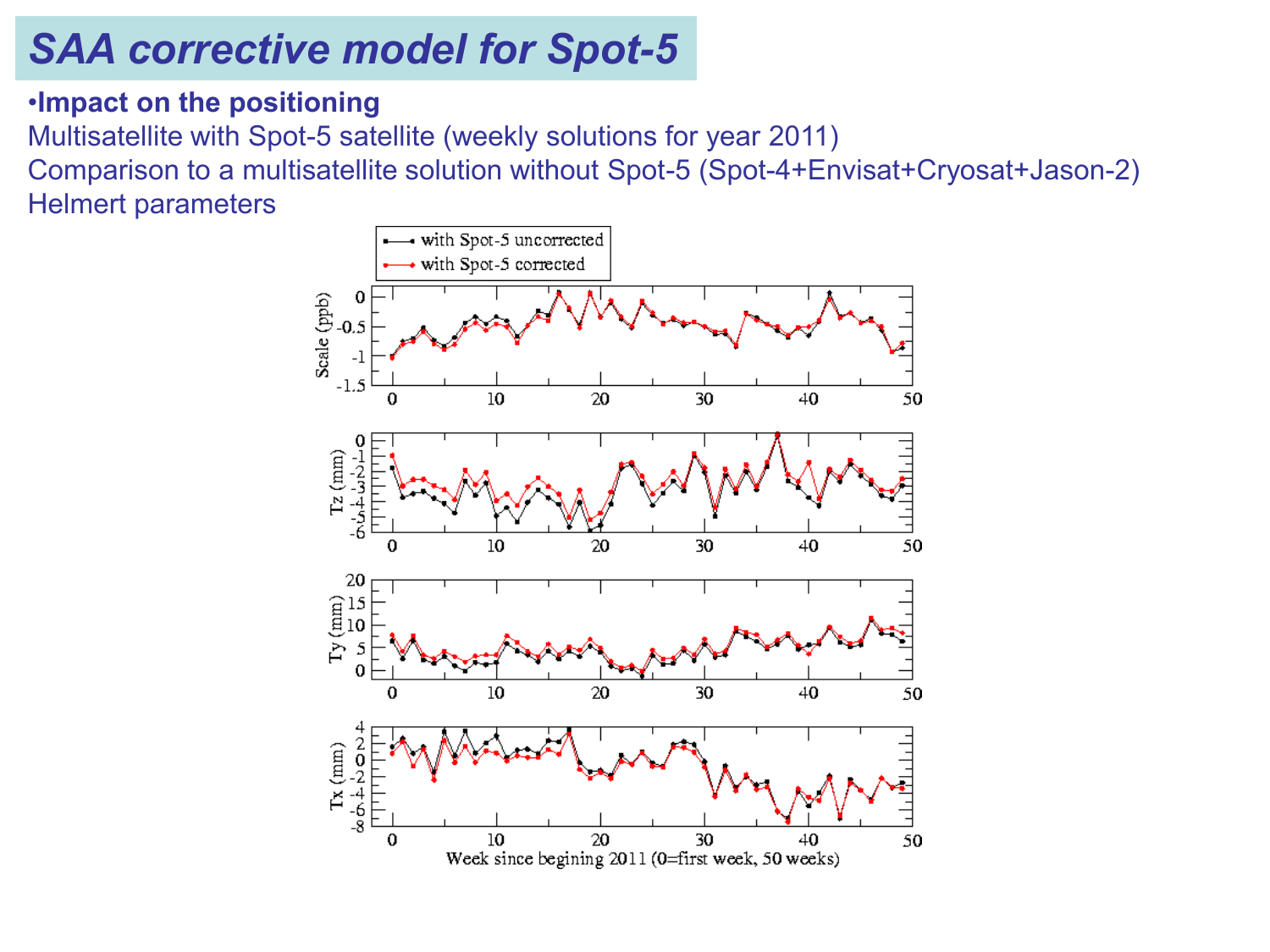# *SAA corrective model for Jason-1*

#### **Impact on the orbit and on the positioning** •**Impact on the orbit**

In the past we showed that the SAA model leads to decrease significantly the RMS of orbit residuals (5%) and to increase the validated measurements

#### •**Impact on the positioning**

Multisatellite (weekly solutions) with and without Jason-1 satellite

Comparison to DPOD2008 (values are calculated after the application of the Helmert transformation parameters) RMS3D and RMS by component (Mean values on 51 weeks)

| <b>Solutions 2011</b>     | RMS3D (mm) | $Lat$ (mm) | Lon (mm) | Up (mm) |
|---------------------------|------------|------------|----------|---------|
| <b>With Ja1 corrected</b> | 14.9       | 12.3       | 17.1     | 14.7    |
| <b>Without Ja1</b>        | 9.6        | 7.6        | 12.1     | 8.4     |
|                           |            |            |          |         |
| <b>Solutions 2005</b>     | RMS3D (mm) | $Lat$ (mm) | Lon (mm) | Up (mm) |
|                           |            |            |          |         |
| <b>With Ja1 corrected</b> | 15.6       | 11.4       | 19.8     | 14.2    |
|                           |            |            |          |         |

When we add Jason-1 (corrected) to the multisatellite solution:

- in 2011, the RMS3D and RMS by component is worse

- in 2005, the RMS3D and RMS by component is very close to the multisatellite solution wo Jason-1



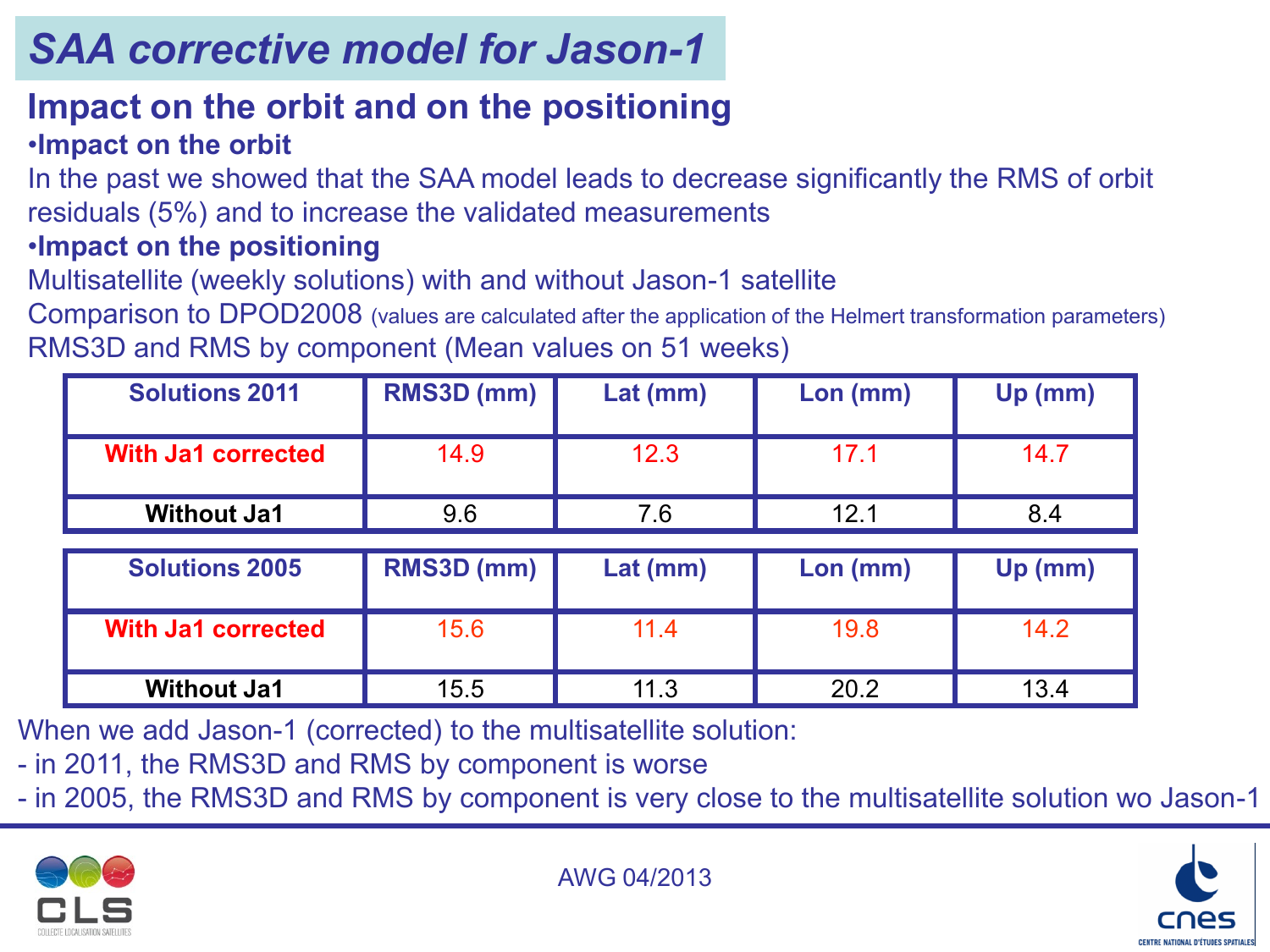### *SAA corrective model for Jason-1*

#### •**Impact on the positioning** Multisatellite (weekly solutions) with and without Jason-1 satellite Comparison to DPOD2008 Helmert parameters

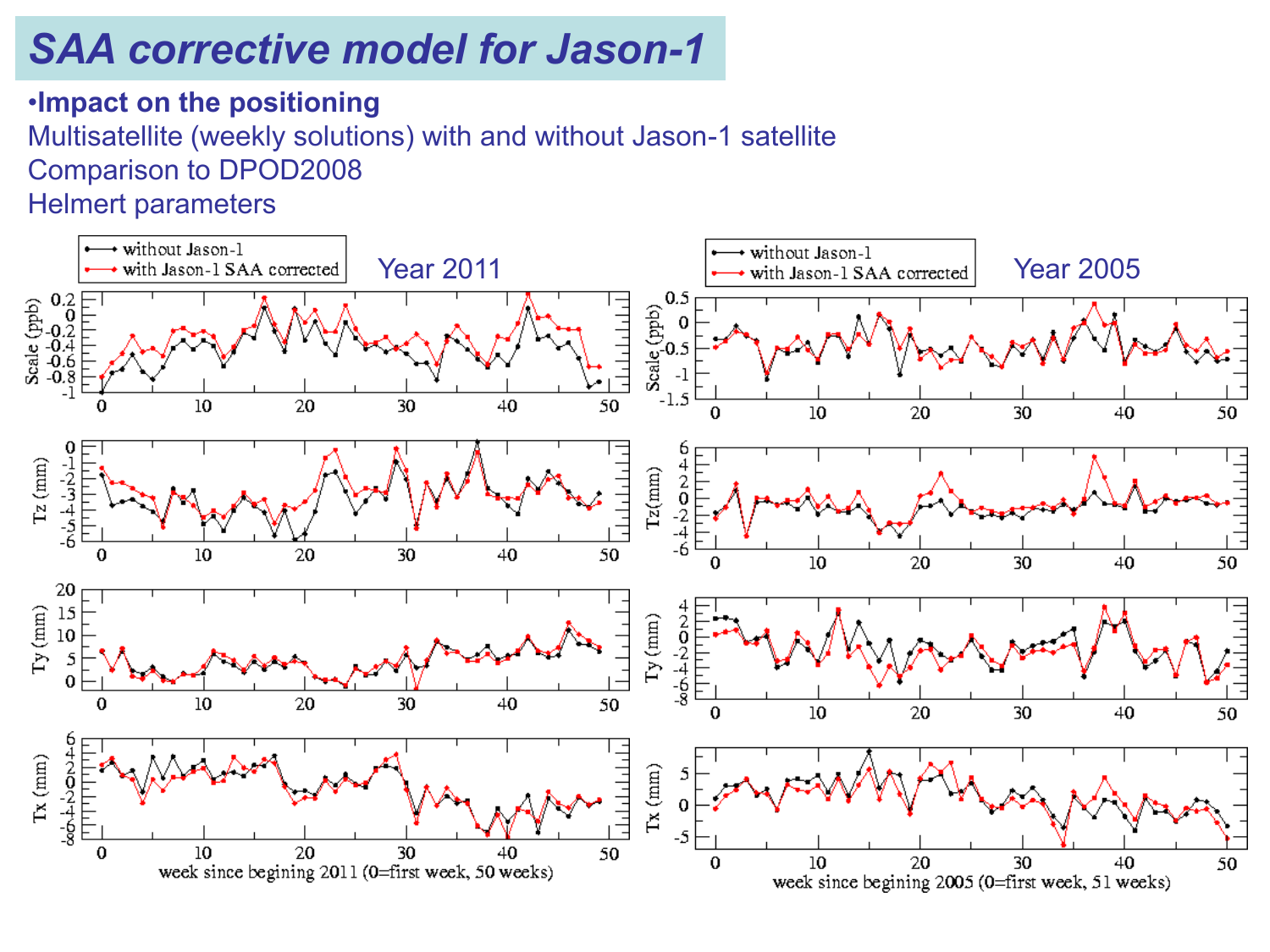# *SAA corrective model for Jason-1*

#### •**Impact on the pole estimate**

Multisatellite (weekly solutions) with and without Jason-1 satellite (corrected by SAA model) Comparison to the IERS pole (EOP98C04)



For year 2011: -no significant impact

For year 2005 when we add Jason-1 -difference to the IERS pole very close of the solution wo Jason-1 -best estimate of the pole coordinates sigma lower but introduces a signature (60 days)



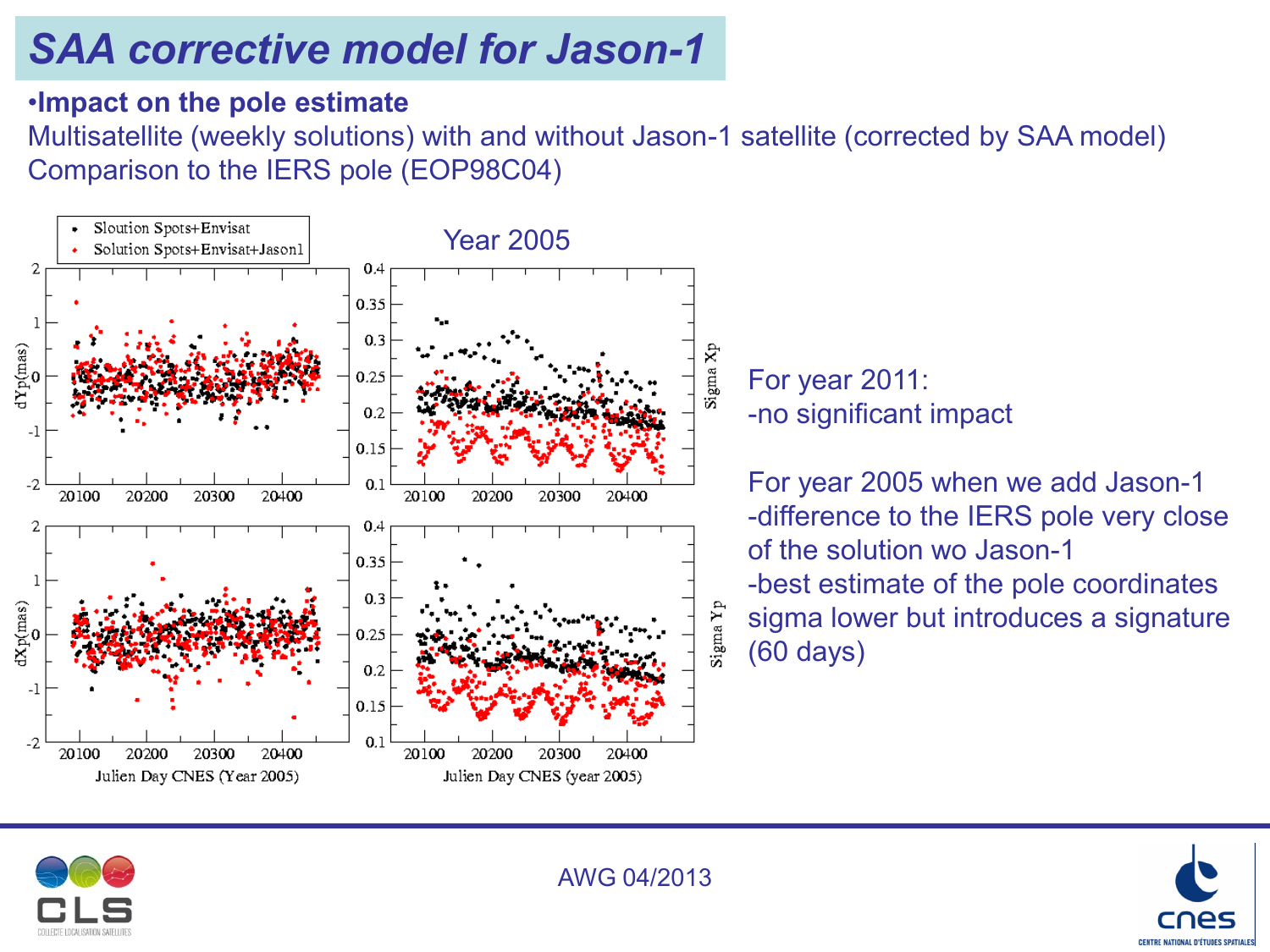### **Conclusions**

### **About the Spot-5 SAA model:**

by using the data corrected by the model SAA we note

- a slight decrease of the RMS of orbit residuals and an increase of the validated measurements
- an improvement of the positioning
- by a comparison to a multisatellite solution without Spot-5 (Spot-4+Envisat+Cryosat+Jason-2) the global RMS3D of the monosat Spot-5 and multisat (w Sp5 corrected) solutions are lower the global RMS by component is lower except for longitude for each SAA stations the RMS3D is lower when using Spot-5 corrected the bias is lower for each component except for longitude

### **About the Jason-1 SAA model:**

-we know and we showed in the past that the measurements of the SAA stations even after correction by the model are too affected by the SAA effect so they could take part in the combination.

-we also showed that the model leads to decrease significantly the RMS of orbit residuals (5%) and to increase the validated measurements

-by a comparison to the DPOD2008 the global RMS3D of the multisatellite with and without Ja1 corrected are very close for the year 2005. For 2011, the global RMS is better without Ja1 -pole estimate is slightly better when adding Jason-1 in 2005



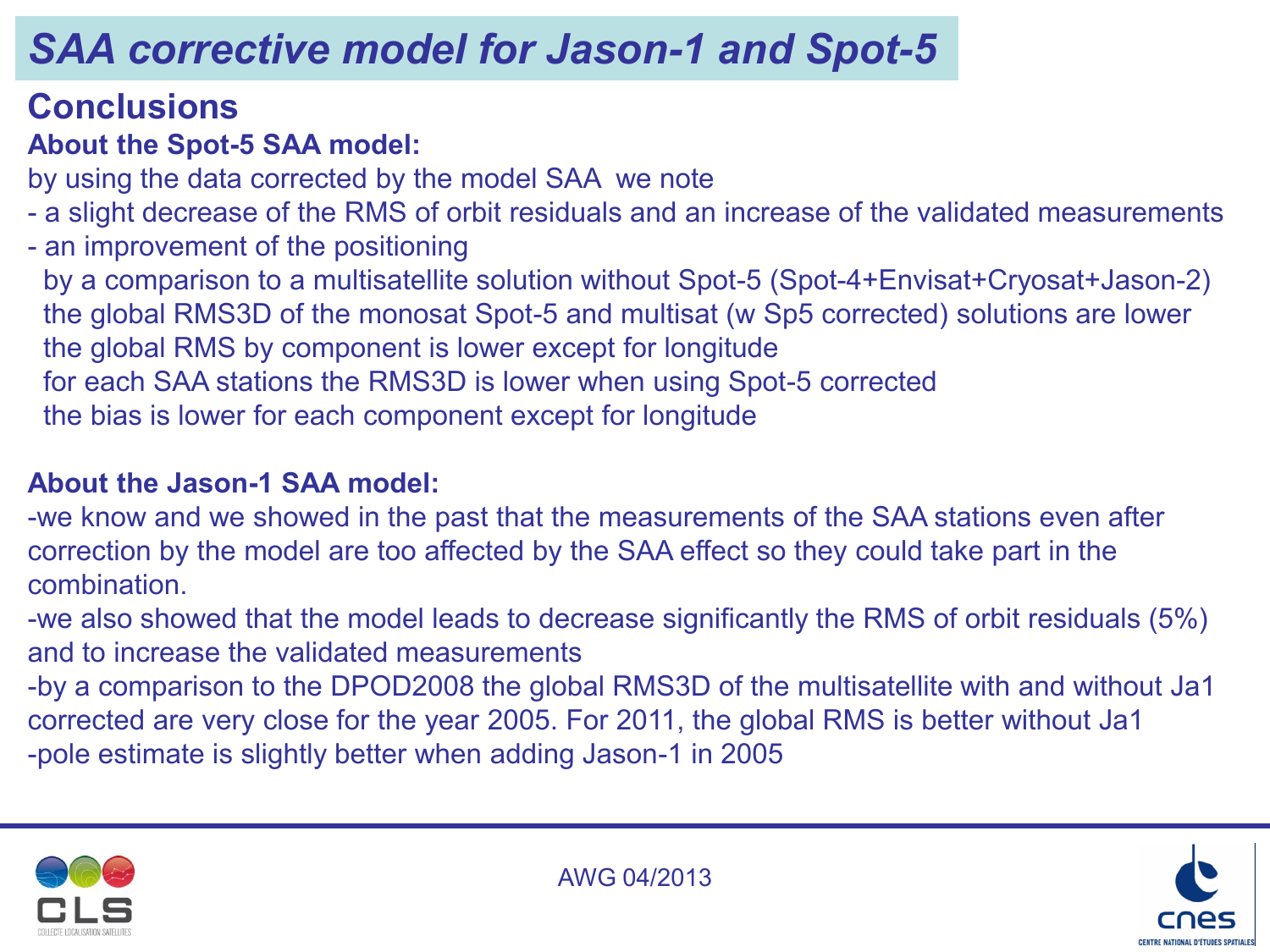### **Proposals and delay of delivery corrected measurements For spot-5**

Maybe, like the Cachoeira station is too affected by the SAA effect, we could rename it for Spot-5 for the combination

we propose to use the corrected measurements by the SAA model since the beginning of 2006 Before, we can suppose that the SAA effect is negligible

[2002-2005] without correction by the SAA model

[2006-2013] with correction by the SAA model

**For Jason-1** we recommend to use the following strategy : use the data corrected by the SAA model and rename the following list of SAA stations for Jason-1 for the combination: **-Ascension** (ASDB/ASEB) **-Saint-Helene** (HELA/HELB/HEMB) **-Libreville** (LIBA/LIBB/LICB), **-Cachoeira** (CACB/CADB) **-Santiago** (SANA/SANB/SAOB) **-Galapagos** (GALA), **-Santa Cruz** (SCRB) **-Arequipa** (AREA/AREB/ARFB) **-Kourou** (KRUA/KRUB/KRVB/KRWB) **-Easter Island** (EASA/EASB) **-Sal** (SALB) **-Tristan Da Cunha** (TRIA/TRIB)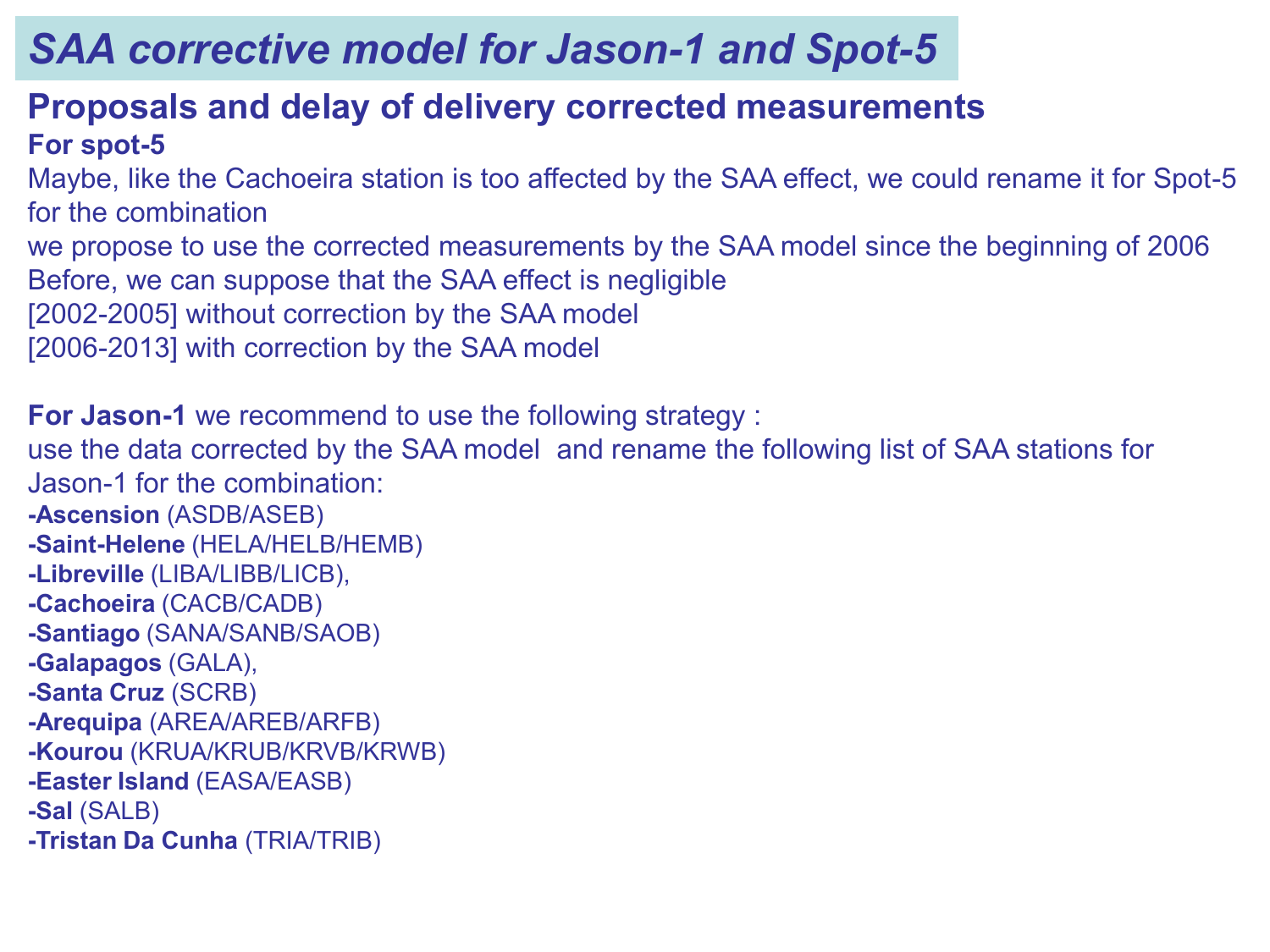### **Proposals**

### **For Jason-1**

The period where Jason-1 could bring something is after the end of life of Topex and before the Jason-2 launch. Indeed, during this period there are only polar satellites flying.

So, we propose to introduce Jason-1 (corrected) after the end of life of Topex 11/2004 until Jason-2 arrives (07/2008)

Furthermore, the OUS has shifted on the chain1, in July 2004. So, considering only the chain1 OUS, we remove a possible inconstancy (between the two chains). The behavior of the OUS chain1 and chain2 to the SAA effect being very different .

So the proposed period for Jason-1 is:

[11/2004-07/2008] with correction by the SAA model

### **Delay of delivery corrected measurements**

It will take me one week to produce and provide these doris2.2 corrected files for the two satellites Because:

I have to improve and to validate Spot-5 SAA model for the others years of 2011

I have to verify all the doris2.2 corrected files produced before sending



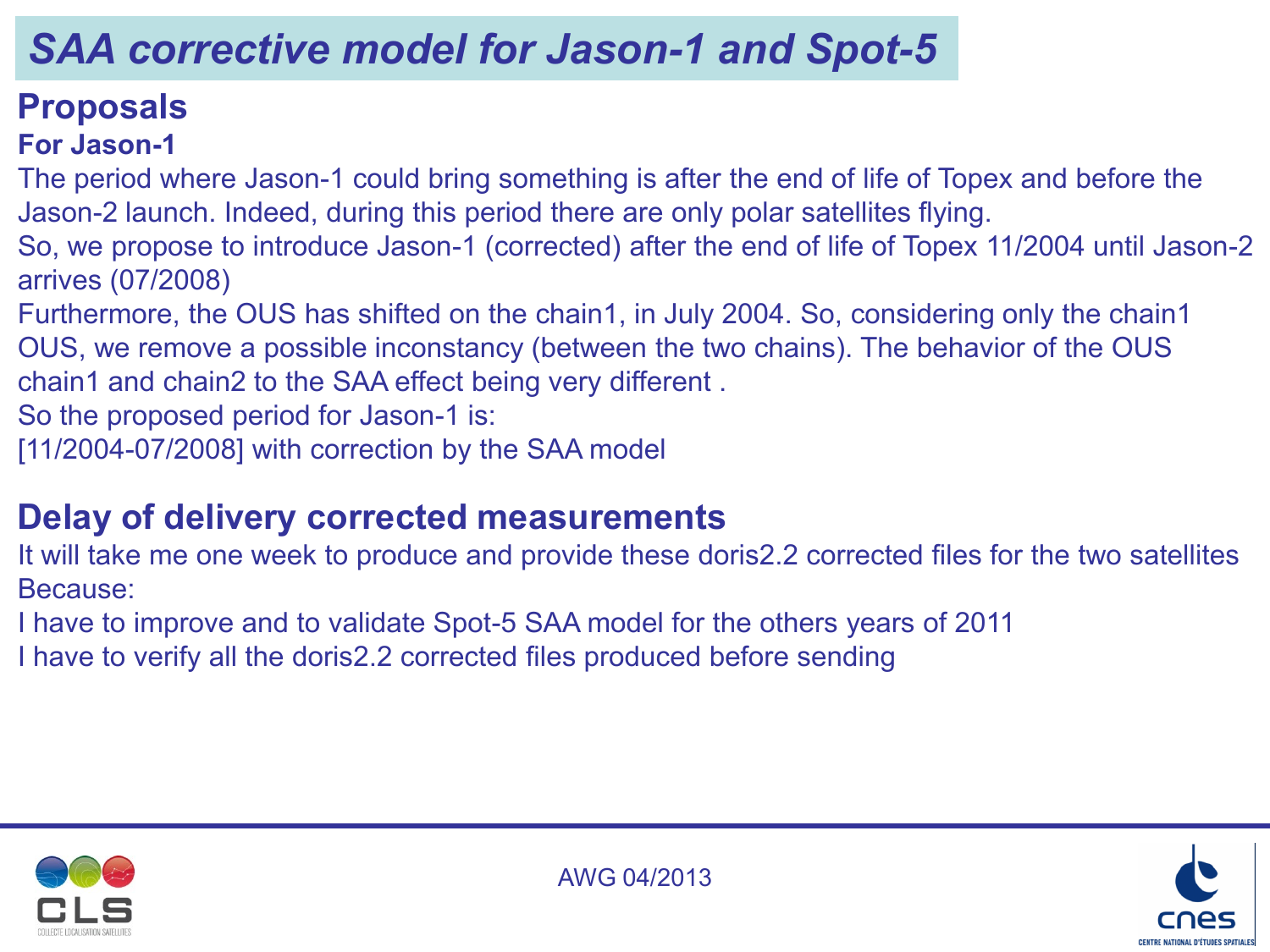### **Perspectives Jason-1**

- we could use the maps of energetic particles obtained by the dosimeter CARMEN onboard of Jason2 (to improve the model and to update the model regularly)

- we began this work by a correlation study between DORIS map and CARMEN map and we found a good correlation with this one:



### **Spot-5**

- extend the impact study of the model on several years

- if the CARMEN maps give good results contact ONERA to see if they can provide SAA map obtained by a dosimeter onboard of satellites flying at the Spot-5 altitude